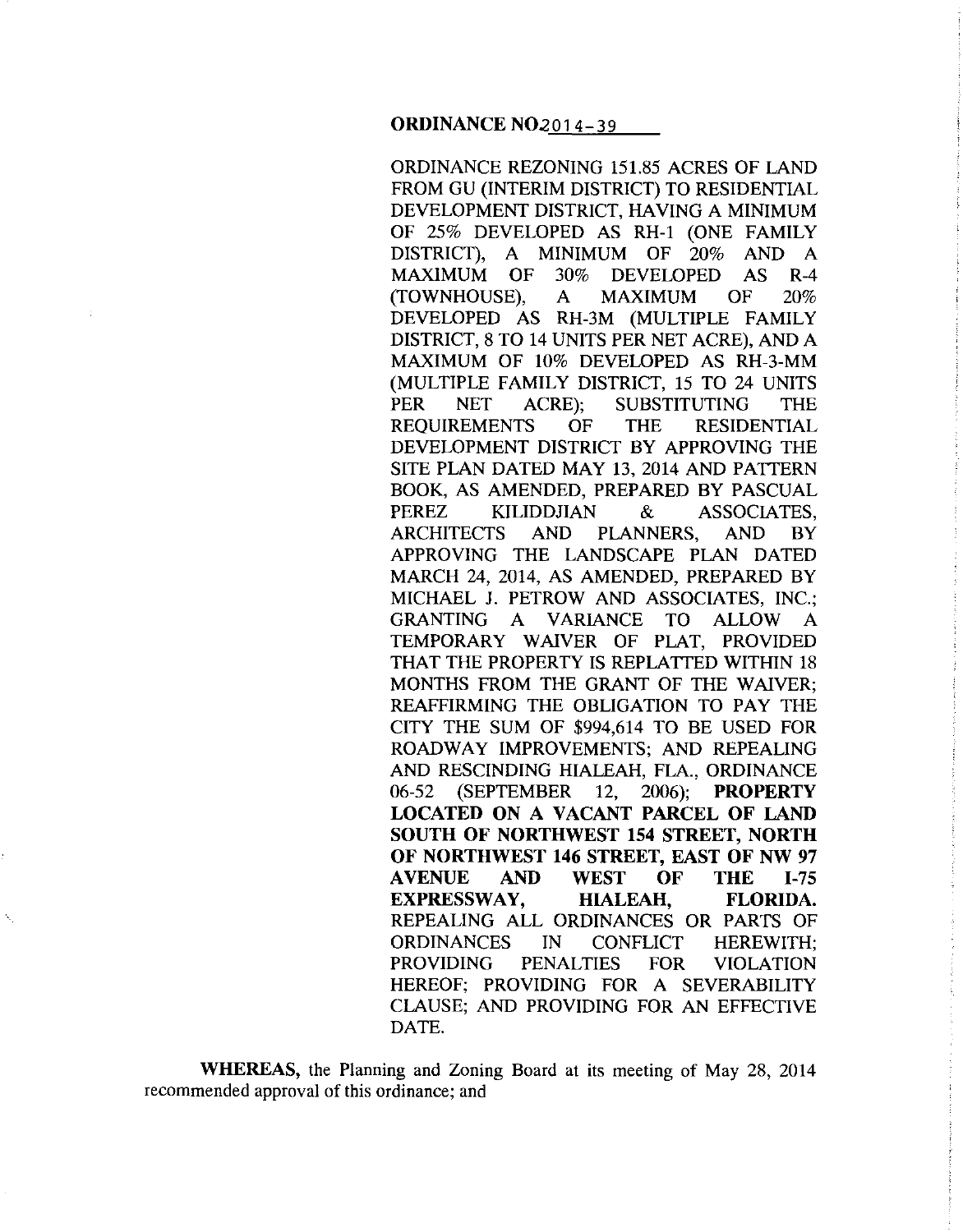**WHEREAS,** the petitioner has proffered community standards that are acceptable to the City, which will be provided to all prospective purchasers of residential units and which future purchasers shall agreed to be bound thereby; and

**WHEREAS,** the petitioner has proffered a declaration of covenants running with the land, to be recorded in the county land records, setting forth restrictions that limit the number of units that may provide for extended family living quarters such that there is no additional increase to density, increase demands on parking and protect neighborhood stability, property values and the single-family residential appearance of the neighborhood, to which the City accepts;

## NOW, THEREFORE, BE IT ORDAINED BY THE MAYOR AND THE CITY COUNCIL OF THE CITY OF HIALEAH, FLORIDA, THAT:

**<u>Section 1:</u>** The City of Hialeah, Florida hereby accepts the proffered community standards and restrictions on units providing for extended family living quarters for the Residential Development District described herein and hereby incorporated by reference within this ordinance. Any future amendments to the proffered community standards, which are accepted and approved by the City, shall not require an amendment to this ordinance.

Ť

**Section 2:** The City of Hialeah, Florida hereby rezones 151.85 acres of land from GU (Interim District) to Residential Development District, having a minimum of 25% developed as RH-1 (One Family District), a minimum of 20% and a maximum of 30% developed as R-4 (Townhouse), maximum of 20% developed as RH-3-M (Multiple Family District, 8 to 14 units per net acre) and a maximum of 10% developed as R-3-MM (Multiple Family District, 15 to 24 units per net acre); hereby substitutes the requirements of the Residential Development District by approving the Site Plan dated May 13, 2014 and Pattern Book, as amended, prepared by Pascal Perez Kiliddjian & Associates, Architects and Planners, and by approving the Landscape Plan dated March 24, 2014, as amended, prepared by Michael J. Petrow & Associates, Inc.; hereby grant a variance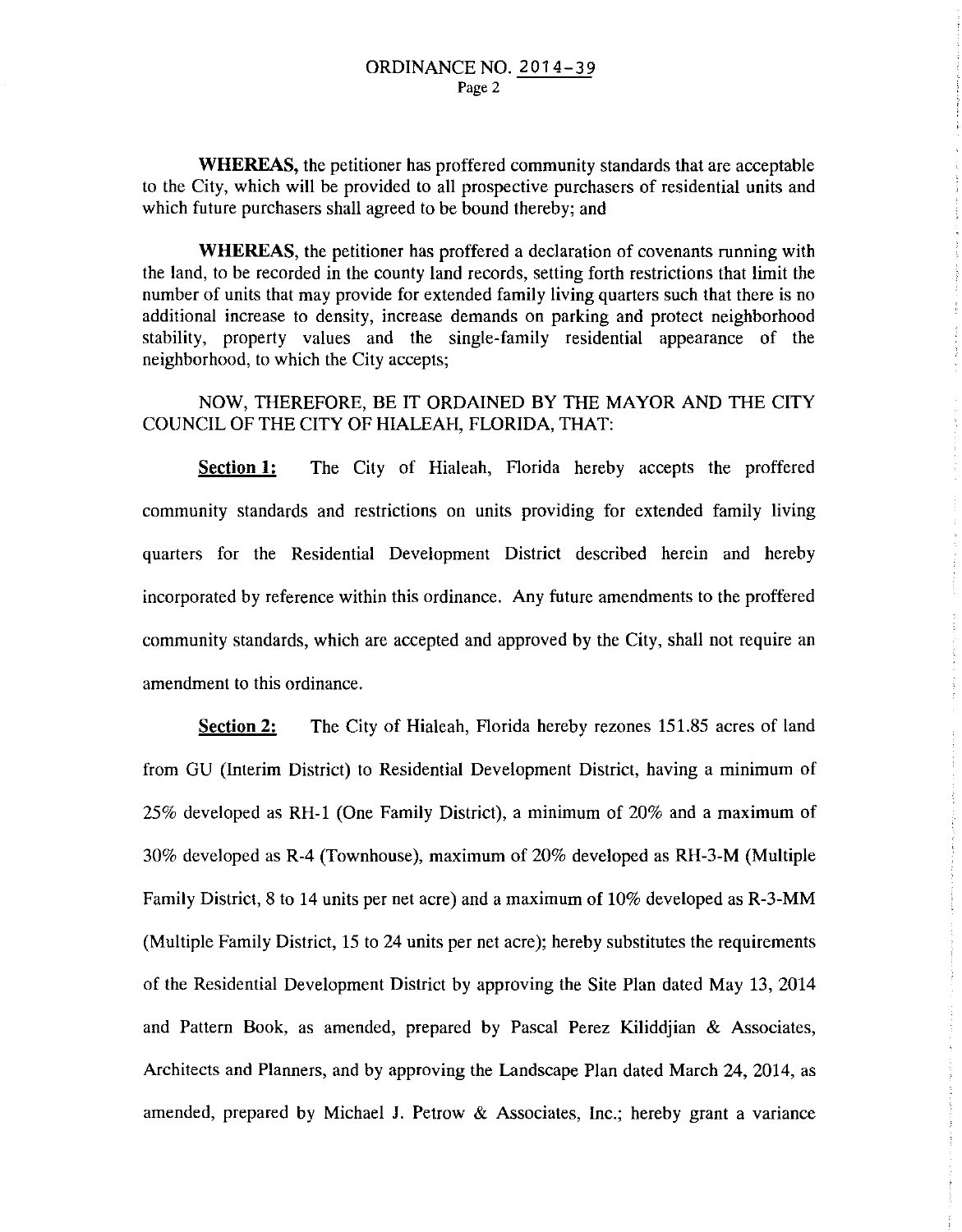permit to allow the temporary waiver of plat, provided that the property will be replatted within 18 months from the grant of the waiver; hereby reaffirms the obligation to pay the City the sum of \$994,614 to be used for roadway improvements. Property located on vacant parcel of land, to the south of NW 154 Street, to the north of NW 146 Street, east of N.W. 97 Avenue and west of the 1-75 Expressway, Hialeah, Miami-Dade County, Florida and legally described as follows:

Tracts 17 through 25 inclusive and Tracts 26 through 32, inclusive, in Section 21, Township 52 South, Range 40 East, of **"Florida Fruit Lands Company's Subdivision No.1",** according to the Plat thereof, as recorded in Plat Book 2, at Page 17of the Public Records of Miami-Dade County, Florida. More particularly described as follows:

## See **Attached "Exhibit A"**

**Section 3:** Hialeah, Fla., Ordinance 06-52 (September 12, 2006) is hereby

repealed and rescinded in its entirety.

## **Section 4: Repeal of Ordinances in Conflict.**

All ordinances or parts of ordinances in conflict herewith are hereby repealed to the extent of such conflict.

 $\frac{1}{3}$ 

 $\tilde{t}$ 

 $\frac{2}{3}$ 

#### **Section 5: Penalties.**

Every person violating any provision of the Code or any ordinance, rule or regulation adopted or issued in pursuance thereof shall be assessed a civil penalty not to exceed \$500.00 within the discretion of the court or administrative tribunal having jurisdiction. Each act of violation and each day upon which any such violation shall occur shall constitute a separate offense. In addition to the penalty prescribed above, the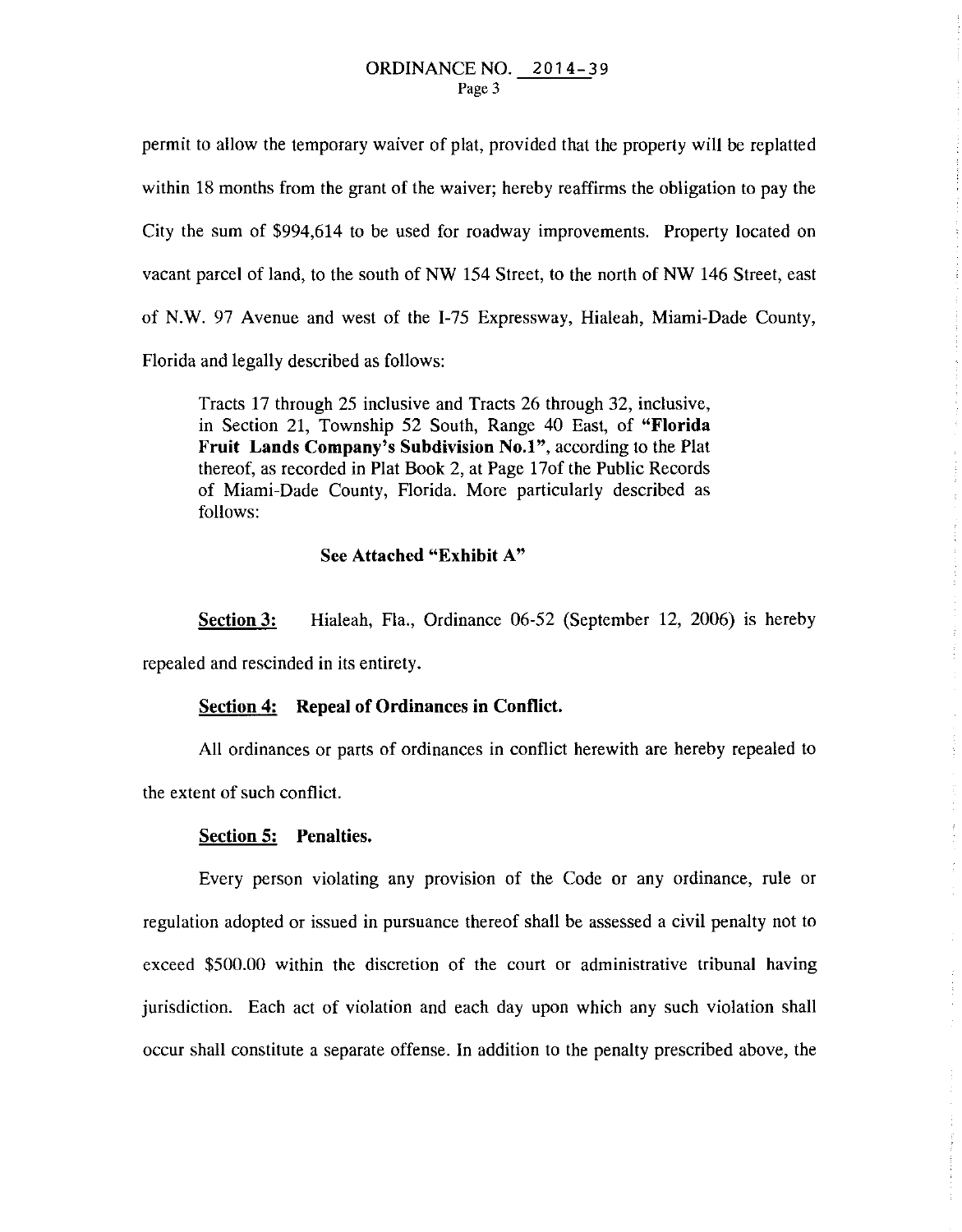city may pursue other remedies such as abatement of nuisance, injunctive relief, administrative adjudication and revocation of licenses or permits.

## Section 6: Severability Clause.

If any phrase, clause, sentence, paragraph or section of this ordinance shall be declared invalid or unconstitutional by the judgment or decree of a court of competent jurisdiction, such invalidity or unconstitutionality shall not affect any of the remaining phrases, clauses, sentences, paragraphs or sections of this ordinance.

## Section 7: Effective Date.

This ordinance shall become effective when passed by the City Council and signed by the Mayor or at the next regularly scheduled City Council meeting, if the Mayor's signature is withheld or if the City Council overrides the Mayor's veto.

| PASSED and ADOPTED this 24 day of                                                                                                  | ้Jun∖è∖                                                                                                                                                                  | , 2014.                                                                                                              |
|------------------------------------------------------------------------------------------------------------------------------------|--------------------------------------------------------------------------------------------------------------------------------------------------------------------------|----------------------------------------------------------------------------------------------------------------------|
|                                                                                                                                    |                                                                                                                                                                          |                                                                                                                      |
|                                                                                                                                    | Isis Gard Marthez<br>Council Presiden                                                                                                                                    |                                                                                                                      |
| Attest:                                                                                                                            | Approved on this $\underline{\mathsf{02}}$ day of                                                                                                                        | 2014.                                                                                                                |
| Marbelys Rubio, Acting City Clerk                                                                                                  | Mayor Carlos Hernandez                                                                                                                                                   |                                                                                                                      |
| Approved as $\phi$ form and legal sufficiency:                                                                                     | Ordinance was adopted by a unanimous vote with<br>Councilmembers, Caragol, Cásals-Muñoz, Cue-Fuente,<br>Garcia-Martinez, Gonzalez, Hernandez and Lozano<br>voting "Yes". |                                                                                                                      |
| Lorena E. Bravo, Acting City Attorney<br>s:\leb\legislation\2014-ordiances\lennarresidentialdevelopmenthialeahheightsbonterra.docx |                                                                                                                                                                          | THE FOREGOING ORDINANCE<br>OF THE CITY OF HIALEAH WA!<br>PUBLISHED IN ACCORDANCE<br><i>\NIT⊔ TUE DR∩\II</i> RI∩NR ∩F |

HIALEAH WAS **\CCORDANCE** WITH THE PROVISIONS OF FLORIDA STATUTE 166.041 PRIOR TO FINAL READING.

÷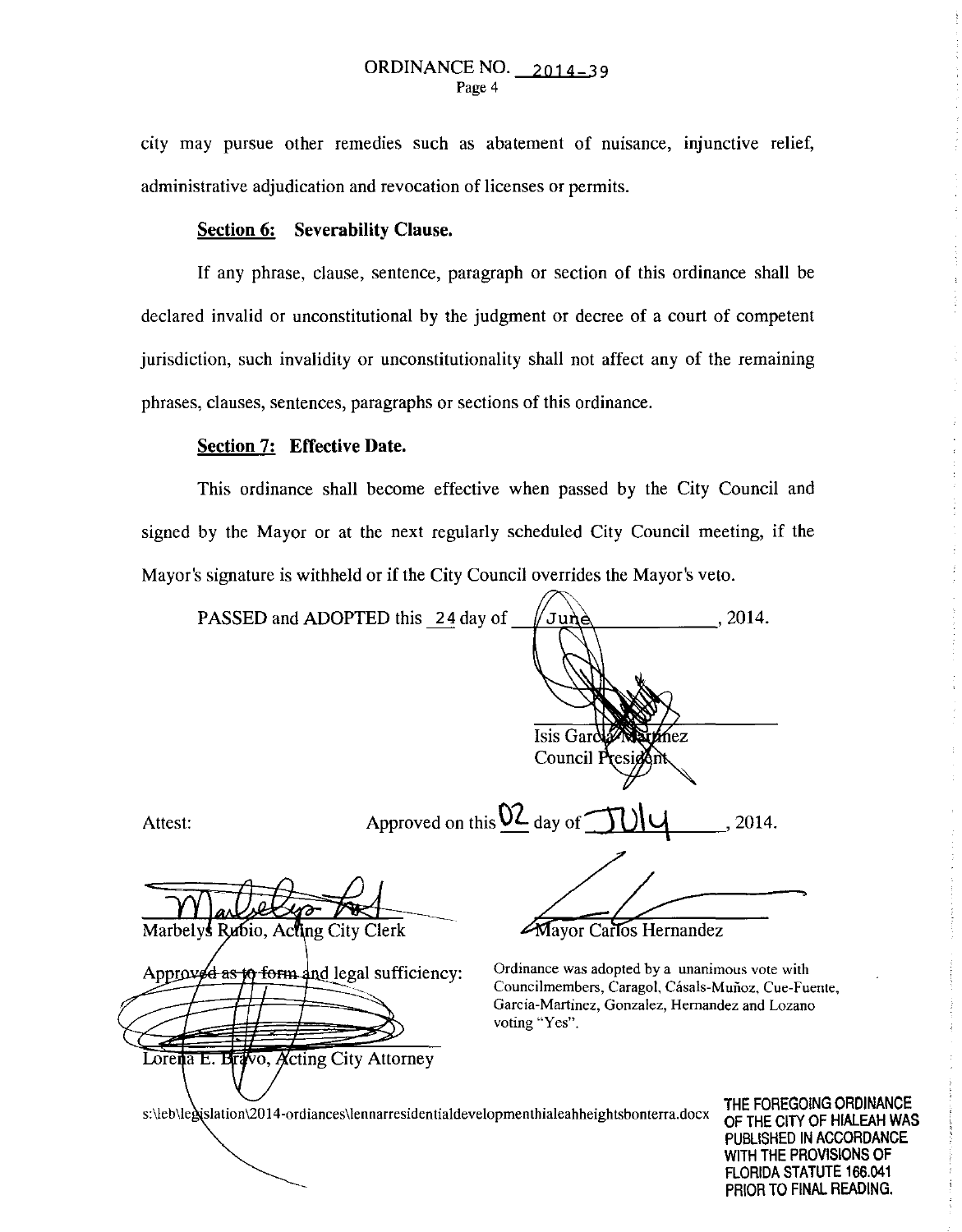#### ORDINANCE NO. 2014-39 Page 5

## Exhibit A

Tract 17: Tract 17, In Section 21, Township 52 South, Range 40 East, of FLORIDA FRUIT LAND COMPANY'S PLAT, according to the Plot thereof, as recorded in Plot Book 2, Page 17, of the Public Records of Miami-Dade County, Florida.

LESS

A portion of Tract 17, In Section 21, Township 52 South, Range 40 East, of FLORIDA FRUIT LANDS COMPANY'S SUBDIVISION NO. I, according to the Plat thereof, as recorded in Plat Book 2. Page 17, of the Public Records of Miami-Dade County, Florida being more particularly described as follows:

Commence at the Northwest corner of said Section 21, Township 52 South, Range 40 East: thence run North 89' 34' 46' East, along the North line of the Northwest Quarter of said Section 21 for 675.83 feet to the Northeast comer of sold Northwest Quarter; thence run South 02' 39' 05' East, along the East line of the sold Northwest Quarter for 330.34 feet to an interaction with the South line of sold Tract 17; thence run South 89' 35' 03' West along the South line of said Tract 17 for 470.64 feet; thence run North 02' 37'10' West for 190.19 feet; thence run South 89' 34' 46' West for 210.75 feet; thence run North 00' 25' 14' West for 140.00 feet to the Point of Beginning

TOGETHER WITH all rights of Ingress, egress, light, air, and view between the remaining portion of Tract 17 and any facility constructed on the above described property.

#### AND LESS

A portion of Tract 17 In Section 21, Township 52 South, Range 40 East, of FLORIDA FRUIT LANDS COMPANY'S SUBDIVISION NO.I. according to the Plat thereof, as recorded in Plat Book 2, Page 17, of the Public Records of Miami-Dade County, Florida being more particularly described as follows:

÷

Commence at the Northwest corner of said Section 21, Township 52 South, Range 40 East,; thence run North 89' 34' 46' East, along the North line of the Northwest Quarter of said Section 21 for 1319.22 feet to a point of intersection with the West line of said Tract 17, said point being the Point of Beginning of the herein described parcel of land; thence continue North 89' 34' 46' East, along the North line of the Northwest Quarter of said Section 21 for 643.39 feet: thence run South 00' 25' 14' East for 140.00 feet; thence run South 89' 34' 46' West for 637.95 feet to an Intersection with the aforementioned West line of said Tract 17; thence run North 02' 38' 44' West along the last described West line for 140.11 feet to the Point of Beginning.

Tracts 18, 19, 20, 21. 22. 23. 24. less 1-75 Right- of- way, AND Tracts 26, 27, 28. 29, 30,31 and 32, FLORIDA FRUITLAND'S COMPANY SUBVISION, according to the Plat thereof as recorded on Plat Book 2, Page 17, of the Public Records of Miami- Dade County, Florida; Lying in Section 21, Township 52 South, Range 40 East.

Commence at the Northwest corner os said Section 21, thence run North 89' 34' 43' East, along the North line of said Section 21, for 15.01 feet, to the Point of Beginning; thence continue North 89' 34' 43' East for 955.15 feet; thence run South 00' 25' 14' East 140.00 feet; thence run North 89' 34' 43' East for 354.40 feet; thence run South 02' 37' 47' Eeast for 190.11 feet; thence run North 89' 34' 58' East for 848.62 feet to a point in the West right of way of said 1-75; thence run Soutyh 02' 35' 30' East along the West line of said 1-75, for 2,311.83 feet to the South line of Tract 24; thence run South 89' 36' 40' West along the South line of said Tract 24, for 847.10 feet, to the Southwest comor of said Tract 24; thence run North 02' 37' 47' West, along the West line of said Tract 24, for 330.22 feet to the Southeast cornor of Tract 26; thence run South 89' 36' 25' West along the South line of said Tract 26, for 1,304.09 feet to a point, this point is 15.00